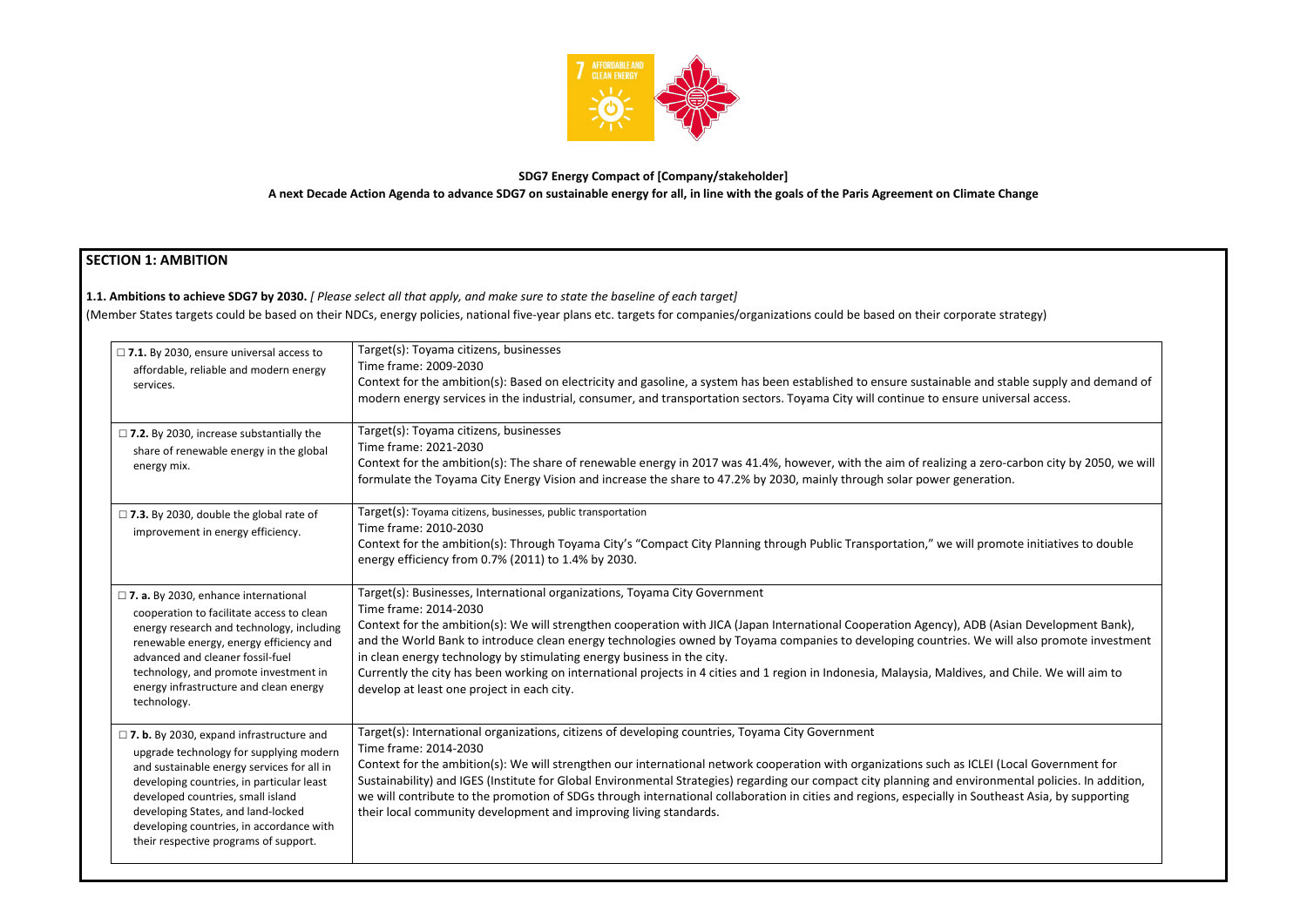| 1.2. Other ambitions in support of SDG7 by 2030 and net-zero emissions by 2050. [Please describe below e.g., coal phase out or reforming fossil fuel subsidies etc.]                                                                                                                                                                                                                                                                                                                                                                                                                                                                                                                                                                                                                                                                                                                                                                                                                                                        |                                 |  |
|-----------------------------------------------------------------------------------------------------------------------------------------------------------------------------------------------------------------------------------------------------------------------------------------------------------------------------------------------------------------------------------------------------------------------------------------------------------------------------------------------------------------------------------------------------------------------------------------------------------------------------------------------------------------------------------------------------------------------------------------------------------------------------------------------------------------------------------------------------------------------------------------------------------------------------------------------------------------------------------------------------------------------------|---------------------------------|--|
| Target $(s)$ : n/a<br>Time frame: n/a<br>Context for the ambition(s): n/a                                                                                                                                                                                                                                                                                                                                                                                                                                                                                                                                                                                                                                                                                                                                                                                                                                                                                                                                                   |                                 |  |
| <b>SECTION 2: ACTIONS TO ACHIEVE THE AMBITION</b>                                                                                                                                                                                                                                                                                                                                                                                                                                                                                                                                                                                                                                                                                                                                                                                                                                                                                                                                                                           |                                 |  |
| 2.1. Please add at least one key action for each of the elaborated ambition(s) from section 1. [Please add rows as needed].                                                                                                                                                                                                                                                                                                                                                                                                                                                                                                                                                                                                                                                                                                                                                                                                                                                                                                 |                                 |  |
| Description of action (please specify for which ambition from Section 1)<br>(7.1.) While making use of existing public transportation such as railways, tram and buses, the city will try to relocate urban functions necessary for living<br>to coalesce around areas within walking distance. In addition, we will position our "compact city planning through public transportation" as the future<br>vision for the city, and implement pioneering initiatives such as:<br>-Formation of the Light Rail Transit (LRT) network (phase1. Portram: runs from Toyama Station to Toyama Port, phase2. Centrum; Loop line in the city<br>center, phase3 Completion of intermodal transport connectivity in Toyama Station; development of an elevated railway at Toyama Station (for bullet<br>train) and North-South connection of tramlines)<br>-Rider incentive programs (senior discount pass: Seniors 65 years and older living in Toyama city can ride any public transportation for 100yen (about<br>US\$1) per ride). | Start and end date<br>2009-2030 |  |
| Description of action (please specify for which ambition from Section 1)<br>(7.2.) (1) A public campaign to promote the use of renewable energy, (2) the promotion of energy conservation, (3) revitalization of the energy businesses<br>in Toyama, and (4) collaboration with stakeholders are the basic principles for developing and reinforcing various projects aimed at achieving carbon<br>neutrality.                                                                                                                                                                                                                                                                                                                                                                                                                                                                                                                                                                                                              | Start and end date<br>2021-2050 |  |
| Description of action (please specify for which ambition from Section 1)<br>(7.3.) As in the action in (7.1.), based on the basic policy of our "Compact City Planning Through Public Transportation," we will relocate urban functions so<br>they coalesce around areas within walking distance, and promote energy saving and the use of renewable energy to improve energy efficiency.                                                                                                                                                                                                                                                                                                                                                                                                                                                                                                                                                                                                                                   | Start and end date<br>2011-2030 |  |
| Description of action (please specify for which ambition from Section 1)<br>(7.a.) Through collaboration with various international organizations, including Japan's Ministry of Environment, Toyama City will provide support for<br>solving the problems related to SDGs in cities in developing countries where we are currently working. We will also work on building an autonomous<br>distributed energy infrastructure and network through public-private partnerships.                                                                                                                                                                                                                                                                                                                                                                                                                                                                                                                                              | Start and end date<br>2014-2030 |  |
| Description of action (please specify for which ambition from Section 1)<br>(7.b.) Through public-private partnerships with companies in Toyama City, we will promote projects for decarbonization technologies such as solar panels,<br>micro hydroelectric generation, and hydrogen in cities in developing countries, primarily in Southeast Asia such as Indonesia and Malaysia, to help solve<br>their local problems. We will also share our knowledge of SDGs.                                                                                                                                                                                                                                                                                                                                                                                                                                                                                                                                                       | Start and end date<br>2014-2030 |  |

# **SECTION 3: OUTCOMES**

3.1*.* Please add at least one measurable and for **each** of the actions from section 2. *[Please add rows as needed].*

| Outcome                                                                         | Date                         |
|---------------------------------------------------------------------------------|------------------------------|
| (7.1.) Percentage reduction in greenhouse gas emission (base year: 2005).       | (7.1.) Conduct a follow-up e |
| (7.2.) Ratio of renewable energy installation production to electricity demand. | reduction.                   |
| (7.3.) Pace of energy efficiency improvement (base year: 2011)).                | (7.3.) Conduct a follow-up e |
|                                                                                 | efficiency improvement.      |

| Date                                                                                          |  |
|-----------------------------------------------------------------------------------------------|--|
| (7.1.) Conduct a follow-up every year to measure the percentage of<br>reduction.              |  |
| (7.3.) Conduct a follow-up every year to measure the pace of energy<br>efficiency imnrovement |  |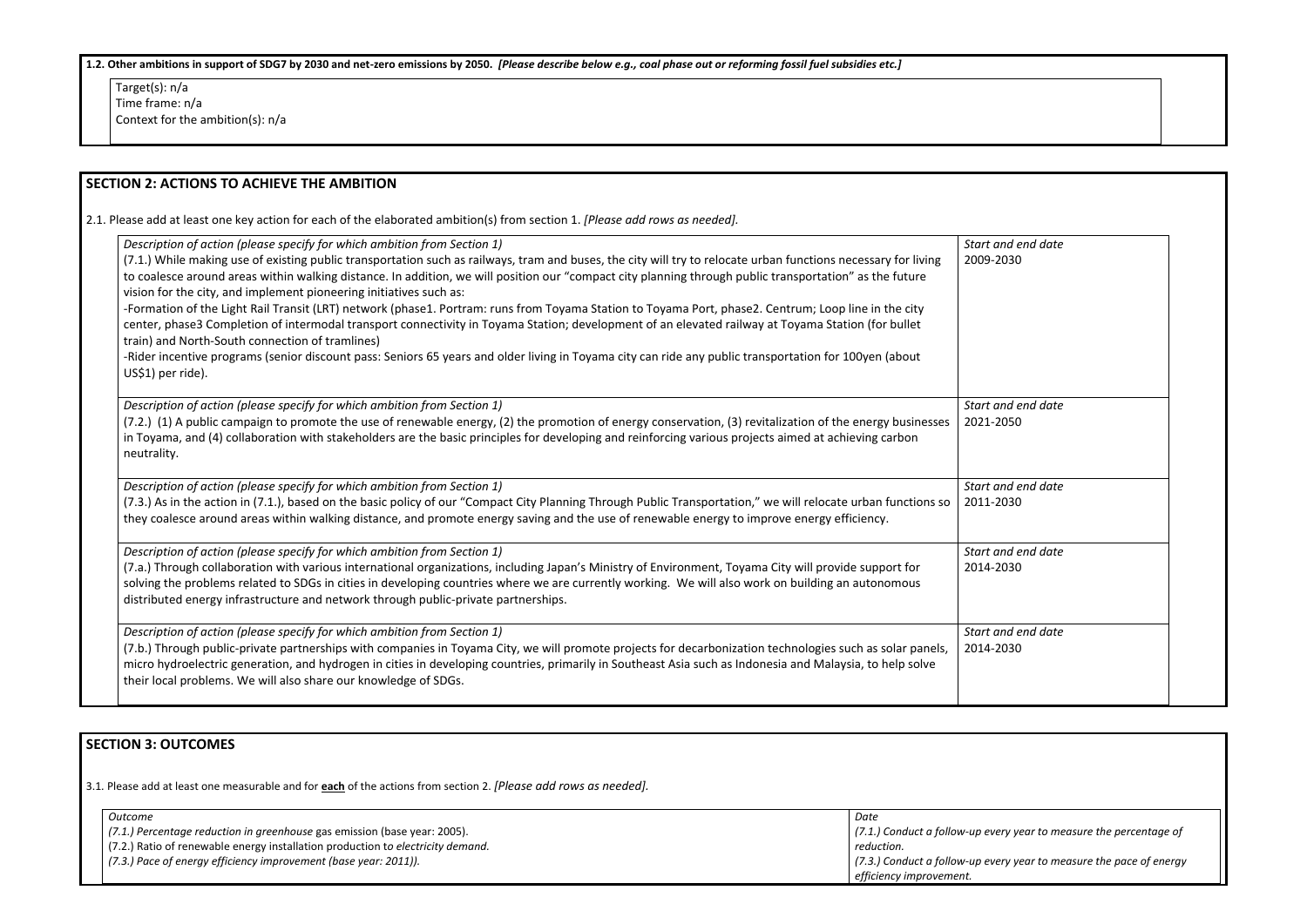| (7.a.) Although there are no specific numerical targets, we aim to achieve the "Action 1 target" by actively promoting public-private partnerships by |  |
|-------------------------------------------------------------------------------------------------------------------------------------------------------|--|
| 2030.                                                                                                                                                 |  |
| (7.b.) Although there are no specific numerical targets, the introduction of decarbonization technologies and knowledge of SDGs to developing         |  |
| I countries will contribute to solving other issues in these regions.                                                                                 |  |

### **SECTION 4: REQUIRED RESOURCES AND SUPPORT**

4.1. Please specify required finance and investments for **each** of the actions in section 2.

(7.1.) City budget and private investment based on our compact city strategy for decarbonization.

City budget for (7.3) for FY 2021 is 34 million USD (This is the annual budget of the department in charge of strategic urban development regarding the compact city planning and does not include budget for construction and welfare.)

(7.2.) Funds for the introduction of renewable energy and energy-saving equipment and green finance to support business (ESG investment).

City budget for (7.1.) and (7.2.) for FY 2021 is 470,000 USD.

(7.3.) City budget and private investment based on our compact city strategy.

(7.a.) Investment in market development using advanced technologies.

(7.b.) Fund for the introduction of decarbonization technologies for cities in developing countries. The budget scale will depend on the projects we develop in the future.

4.2. [For countries only] In case support is required for the actions in section 2, please select from below and describe the required support and specify for which action.

*[Examples of support for Member States could include: Access to low-cost affordable debt through strategic de-risking instruments, capacity building in data collection; development of integrated energy plans and energy transition pathways; technical assistance, etc.]*

| $\Box$ Financing            | Description |
|-----------------------------|-------------|
| $\Box$ In-Kind contribution | Description |
| □ Technical Support         | Description |
| $\Box$ Other/Please specify | Description |

## **SECTION 5: IMPACT**

5.1. Countries planned for implementation including number of people potentially impacted.

Japan, Toyama: 420,000 In (7.a.)(7.b.), Indonesia: Bali (4.2 million), Semarang City (1.57 million) Malaysia: Johor (3.7 million), Kota Kinabalu (450,000) Chile: Renca district (150,000) Maldives: Male City (140,000)

5.2. Alignment with the 2030 Agenda for Sustainable Development – Please describe how **each** of the actions from section 2 impact advancing the SDGs by 2030. *[up to 500 words, please upload supporting strategy documents as needed]* 



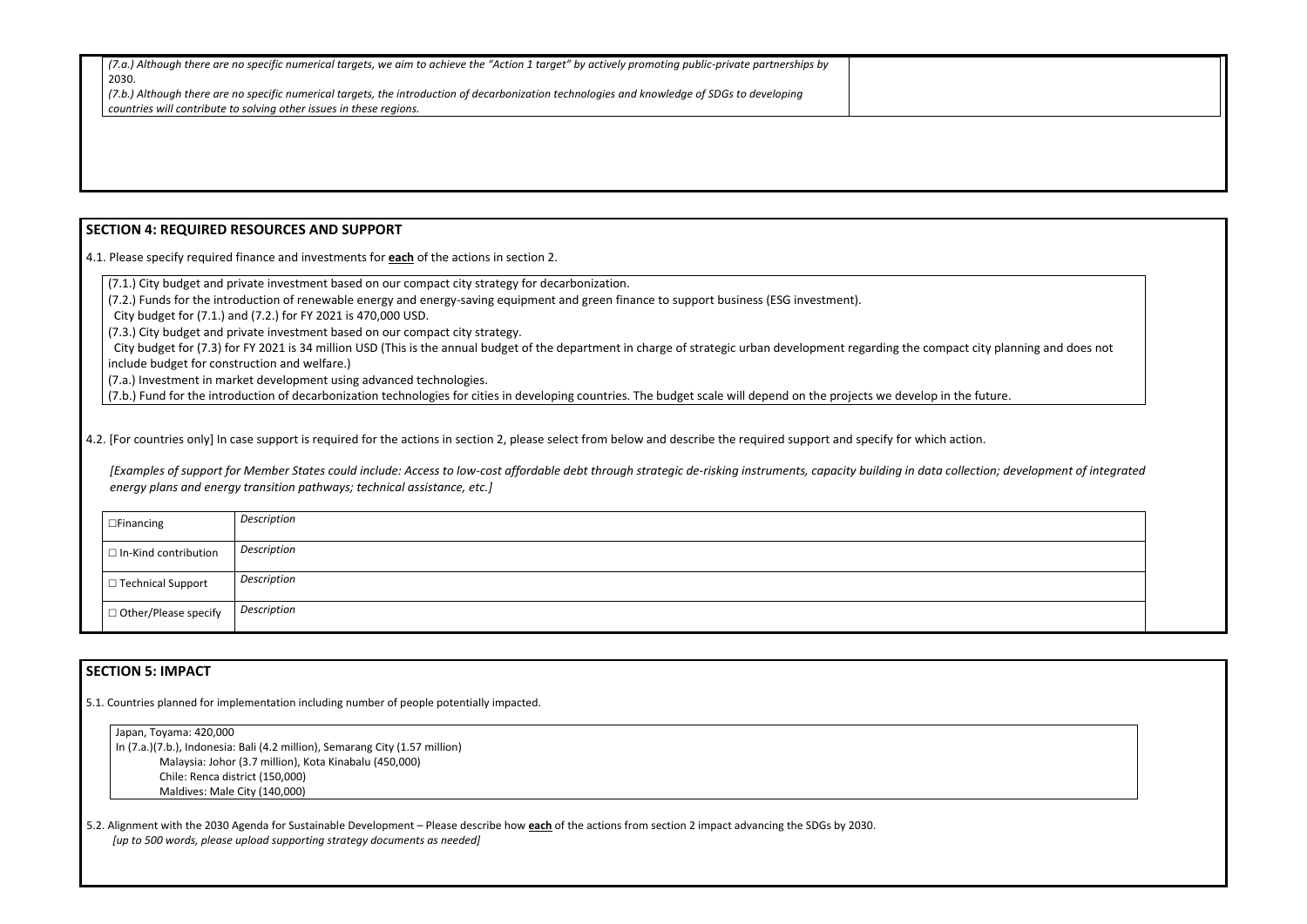(7.1.) (7.3.) The promotion of compact city planning through reimaging and reinvigorating public transportation has a positive impact on SDGs in terms of creating a sustainable ar which has been highly dependent on automobiles, and has an aging population and low birth rate. For example, the revitalization of public transportation gives people options to

creates opportunities to go out. In a survey of 1,300 households along a public transportation system (LRT) that runs north of Toyama Station, 54.3% said that the LRT had change them said that it had reduced the number of times they drive their own cars. In addition, 30.1% answered that they have more opportunities to meet with acquaintances and other an economic perspective, while the average land price in Toyama Prefecture as a whole has been declining since 1993, Toyama City has seen the increase of land prices for seven FY2020. These are just some of the results of the compact city policy, but it can be said that this policy has made a significant contribution to the promotion of the SDG7 and 11, in efficiency in the city.

(7.2.) In addition to these actions in central areas and areas along public transportation lines, the promotion of environmentally friendly agriculture in suburban areas by introduci such as micro hydroelectric power using agricultural water, and the practice of environmental education by elementary and junior high school students are contributing to the promotion of SDGs 2,7, and the promotion of SDGs (7.a.) Strengthening partnerships with international organizations and other stakeholders for solving problems is a way to promote SDG17. In the past, through partnerships, the to eliminating un-electrified areas and introducing clean energy with micro hydroelectric power systems in Tabanan Regency, Indonesia, but also to solving local water shortage is agriculture in Klungkung Regency, Indonesia.

(7.b.) In the City of Semarang, Indonesia, where traffic congestion is an issue, we collaborated with a company in Toyama to implement a project to convert the diesel engines of can run on cleaner natural gas. Strengthening partnerships, including the action in 7.a., will have a significant impact on the promotion of the international SDGs.

### 5.3. Alignment with Paris Agreement and net-zero by 2050 - Please describe how each of the actions from section 2 align with the Paris Agreement and national NDCs (if applicable) and *[up to 500 words, please upload supporting strategy documents as needed]*

(7.1.) (7.3.) Promoting compact city planning through public transportation means presenting citizens with a lifestyle that does not require them to rely on private cars. The more transportation, the more traffic congestion will be reduced, and the less greenhouse gases will be emitted, which is consistent with the Paris Agreement. (7.2.) These actions directly contribute to the reduction of greenhouse gas emissions, and we will continue to promote various projects to achieve carbon neutrality. (7.a.)(7.b.) Toyama City, together with companies in the city has been conducting feasibility studies on the introduction of decarbonization technologies such as micro hydroelectric power generation, solar power generation power generation, and hydrogen to cities in developing countries, mainly in Southeast Asia, through collaboration with stakeholders including various international organizations. developing countries still rely on diesel power generation as a base load power source. We aim to help create a decarbonized society in line with the Paris Agreement, while also of LNG instead of diesel, since LNG emits less greenhouse gas than diesel.

As a system to promote zero-carbon activities and to implement measures from a cross-organizational perspective for achieving SDGs, we have established the Toyama City SDGs Headquarters within the city hall. In addition, at the "Toyama City Future City Strategy Meeting" with outside experts, we receive opinions on the progress of various projects inclu and KPIs\* positioned in the SDGs Future City Plan including the outcomes in Section 3, and implement PDCA cycle management regarding SDGs, including zero carbon, by taking a carbon measures. Furthermore, the Mayor will take the top management role in both the "SDGs Future City Promotion Headquarters" and "SDGs Future City Strategy Council" to promotion system.

### **SECTION 6: MONITORING AND REPORTING**

6.1. Please describe how you intend to track the progress of the proposed outcomes in section 3. Please also describe if you intend to use other existing reporting frameworks to track progress on the proposed outcomes.

\*KPIs:

- 1. Annual Gross Citizen Product: 19.143 billion USD by 2030 (17.939 billion USD in 2020)
- 2. Citizens who feel healthy: 86% by 2030 (81.8% in 2016)
- 3. Reduction rate of greenhouse gas emissions (compared to 2005): 30.0% by 2030 (11.4% in 2017)

| nd resilient city for Toyama,<br>travel other than by car and<br>d their behavior, and 25.3% of<br>er people. Furthermore, from<br>consecutive years through<br>n terms of improving energy |  |  |  |
|---------------------------------------------------------------------------------------------------------------------------------------------------------------------------------------------|--|--|--|
| ing renewable energy sources<br>omotion of SDGs 2,7, and 13.<br>city has contributed not only<br>sues and revitalizing                                                                      |  |  |  |
| 72 public buses to engines that                                                                                                                                                             |  |  |  |
| I support the net-zero emissions by 2050.                                                                                                                                                   |  |  |  |
| people use public                                                                                                                                                                           |  |  |  |
| ric power generation, solar<br>On the other hand, many<br>considering the effective use                                                                                                     |  |  |  |
|                                                                                                                                                                                             |  |  |  |
| progress on the proposed outcomes.                                                                                                                                                          |  |  |  |
| <b>Future City Promotion</b><br>uding the actions in Section 2,<br>broad overview of zero<br>establish an effective                                                                         |  |  |  |
|                                                                                                                                                                                             |  |  |  |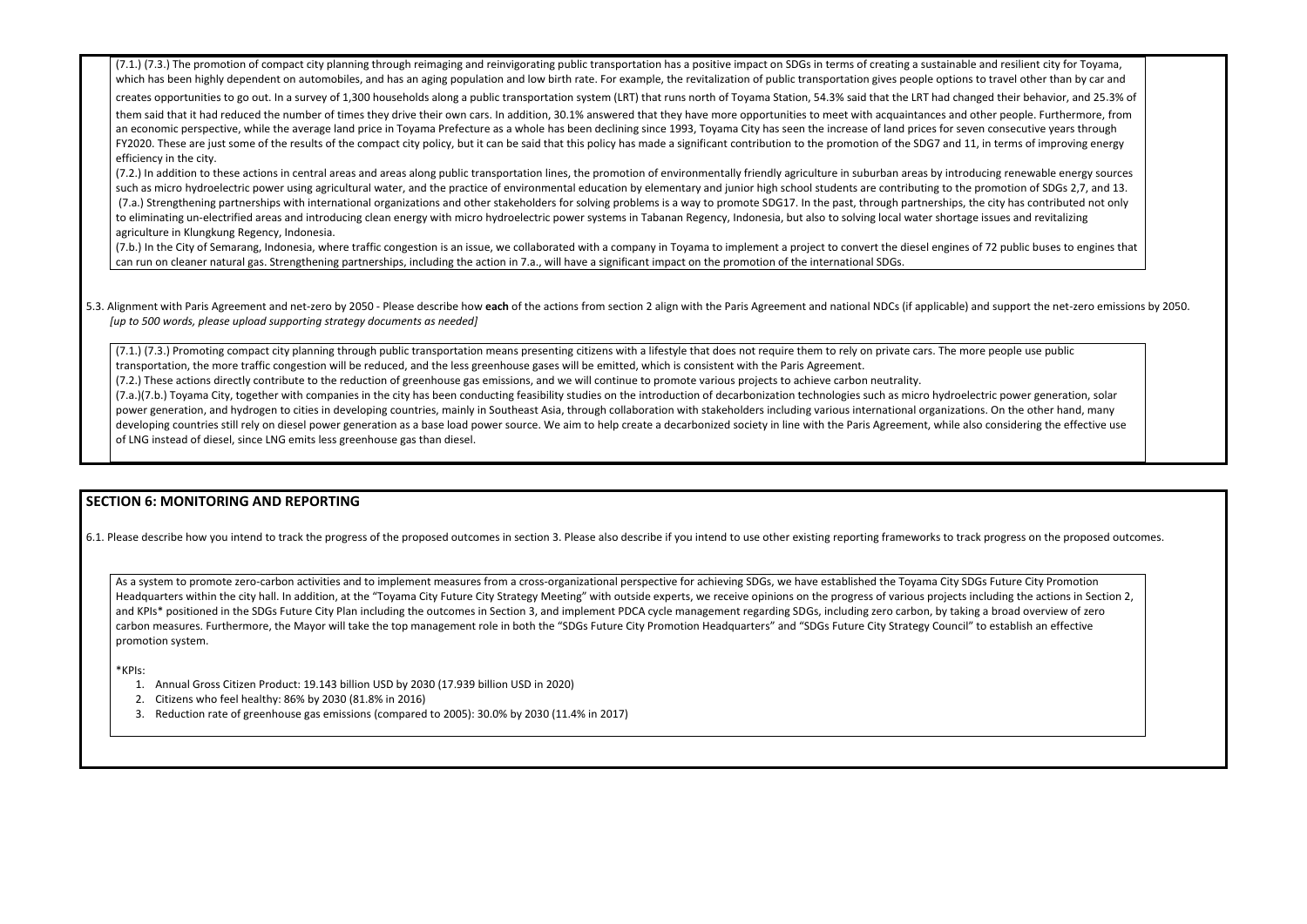### **SECTION 7: GUIDING PRINCIPLES CHECKLIST**

Please use the checklist below to validate that the proposed Energy Compact is aligned with the guiding principles.

- **I. Stepping up ambition and accelerating action** Increase contribution of and accelerate the implementation of the SDG7 targets in support of the 2030 Agenda for Sustainable Development for Paris Agreement
	- I. 1. Does the Energy Compact strengthen and/or add a target, commitment, policy, action related to SDG7 and its linkages to the other SDGs that results in a higher cumulative impact compared to existing frameworks? ☒Yes ☐No
	- *I.2. Does the Energy Compact increase the geographical and/or sectoral coverage of SDG7 related efforts?* ⊠Yes □No
	- 1.3. Does the Energy Compact consider inclusion of key priority issues towards achieving SDG7 by 2030 and the net-zero emission goal of the Paris Agreement by 2050 as defied by latest global analysis and data including t *outcome of the Technical Working Groups?* ☒Yes ☐No
- **II. Alignment with the 2030 agenda on Sustainable Development Goals** Ensure coherence and alignment with SDG implementation plans and strategies by 2030 as well as national development plans and priorities.
	- *II.1. Has the Energy Compact considered enabling actions of SDG7 to reach the other sustainable development goals by 2030?* ⊠Yes □No
	- *II.2. Does the Energy Compact align with national, sectoral, and/or sub-national sustainable development strategies/plans, including SDG implementation plans/roadmaps?* ☒Yes ☐No
	- *II.3. Has the Energy Compact considered a timeframe in line with the Decade of Action?* ⊠Yes □No
- **III. Alignment with Paris Agreement and net-zero by 2050** Ensure coherence and alignment with the Nationally Determined Contributions, long term net zero emission strategies.
	- *III.1. Has the Energy Compact considered a timeframe in line with the net-zero goal of the Paris Agreement by 2050?* ⊠Yes □No
	- *III.2. Has the Energy Compact considered energy-related targets and information in the updated/enhanced NDCs?* **⊠Yes** □No
	- *III.3. Has the Energy Compact considered alignment with reaching the net-zero emissions goal set by many countries by 2050?* ⊠Yes □No
- **IV. Leaving no one behind, strengthening inclusion, interlinkages, and synergies** Enabling the achievement of SDGs and just transition by reflecting interlinkages with other SDGs.
	- *IV.1. Does the Energy Compact include socio-economic impacts of measures being considered? ⊠Yes* □No
	- *IV.2. Does the Energy Compact identify steps towards an inclusive, just energy transition? ⊠Yes* □No
	- *IV.3. Does the Energy Compact consider measures that address the needs of the most vulnerable groups (e.g. those impacted the most by energy transitions, lack of energy access)?* ⊠Yes □No
- **V. Feasibility and Robustness -** Commitments and measures are technically sound, feasible, and verifiable based a set of objectives with specific performance indicators, baselines, targets and data sources as needed.
	- V.1. Is the information included in the Energy Compact based on updated quality data and sectoral assessments, with clear and transparent methodologies related to the proposed measures? **⊠Yes** □No
	- *V.2. Has the Energy Compact considered inclusion of a set of SMART (specific, measurable, achievable, resource-based and time based) objectives?* ⊠Yes □No

V.3. Has the Energy Compact considered issues related to means of implementation to ensure feasibility of measures proposed (e.g. cost and financing strategy, technical assistant needs and partnerships, policy and regulato *gaps, data and technology)?* ☒Yes ☐No

### **SECTION 8: ENERGY COMPACT GENERAL INFORMATION**

8.1. Title/name of the Energy Compact

Realize a Sustainable Value Added Innovative City through a Compact City Strategy

8.2. Lead entity name (for joint Energy Compacts please list all parties and include, in parenthesis, its entity type, using entity type from below)

Environmental Policy Division, Toyama City Government

8.3. Lead entity type